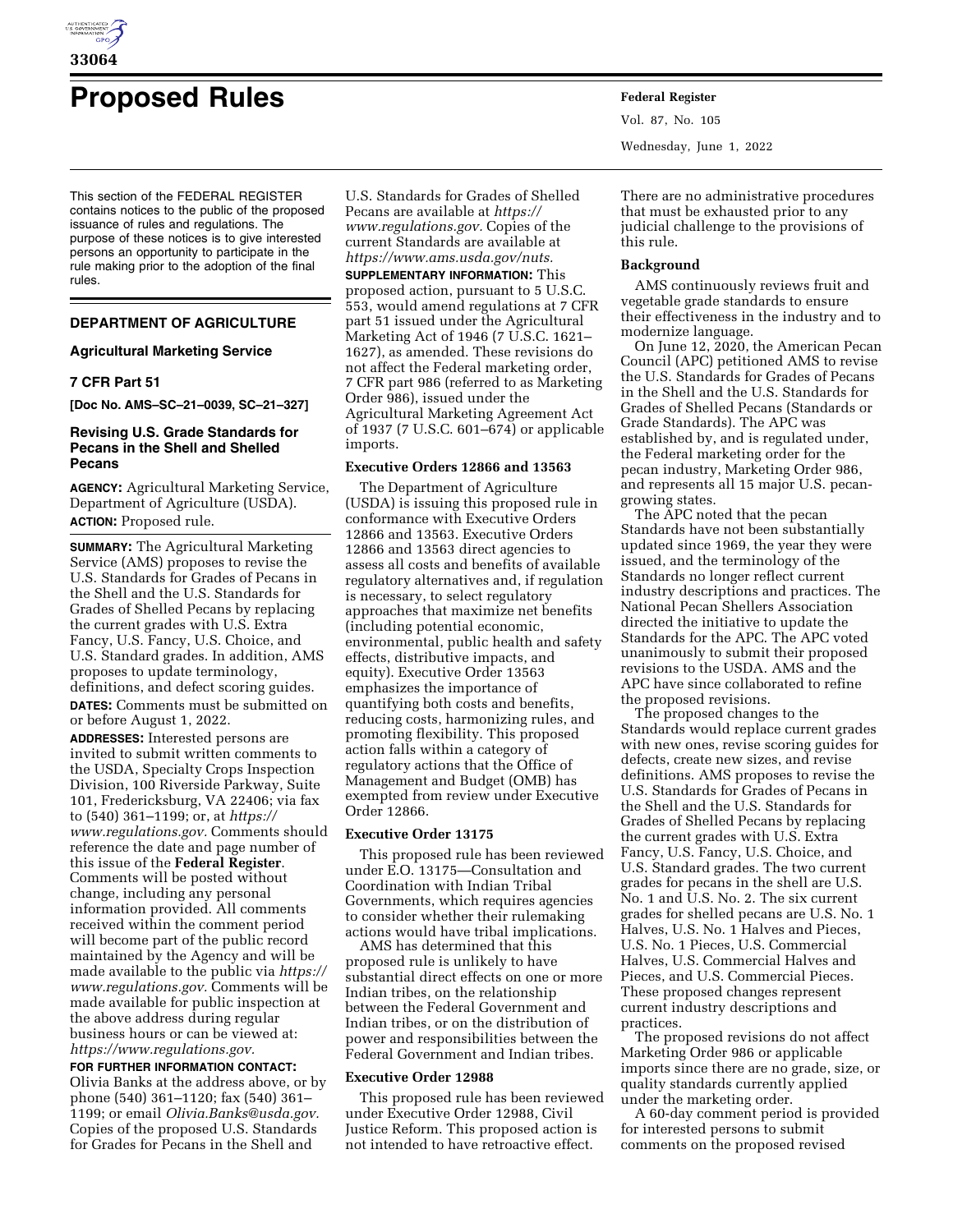Grade Standards. Copies of the proposed revised standards are at *[https://www.regulations.gov.](https://www.regulations.gov)* After the 60-day comment period, AMS will move forward in accordance with 7 CFR 36.3(a)(1) through (3).

#### **Initial Regulatory Flexibility Analysis**

Pursuant to requirements set forth in the Regulatory Flexibility Act (RFA) (5 U.S.C. 601–612), AMS has considered the economic impact of this proposed rule on small entities. Accordingly, AMS has prepared this initial regulatory flexibility analysis.

The purpose of the RFA is to fit regulatory actions to the scale of businesses subject to such actions so that small businesses will not be unduly or disproportionately burdened.

Small agricultural producers are defined by the Small Business Administration (SBA) as those having annual receipts of no more than \$1,000,000 (13 CFR 121.201). Small agricultural service firms (handlers) are defined as those with annual receipts of no more than \$30,000,000 (13 CFR 121.201).

USDA used the following data and computations to estimate whether a majority of U.S. pecan growers and handlers qualify as small or large businesses, and the potential economic impact of this proposed rule on them. There are two distinct steps in this computation. The first step is to use 2017 Agricultural Census date to estimate the number of commercial pecan growers, using Marketing Order 986's definition of a grower. The second step is to take that estimated number of commercial pecan growers and compute the proportion of those growers that are small or large businesses using the SBA size threshold of \$1,000,000 in annual sales.

Almost all U.S. pecans are grown in a 15-state production area that consists of Alabama, Arkansas, Arizona, California, Florida, Georgia, Kansas, Louisiana, Missouri, Mississippi, North Carolina, New Mexico, Oklahoma, South Carolina, and Texas (7 CFR 986.31). Under Marketing Order 986, the term ''grower'' includes those who produce a minimum of 50,000 pounds of inshell pecans during a representative period or who own a minimum of 30 pecan acres (7 CFR 986.17(b)). Growers with an orchard that is fewer than 30 pecan acres are not regulated by Marketing Order 986 and do not pay an assessment.

In the 2017 Census of Agriculture, the most recent edition to date, 25 acres is the lower bound of the range that includes 30 acres (25 to 49.9 acres). In the 12 states for which the Census has

data on the number of pecan farms, the Census identified 17,144 total pecan farms. Of those, 3,221 were farms with 25 pecan acres or more (with bearing and non-bearing acres). Since Marketing Order 986 defines the threshold for a commercially viable farm as 30 acres, the estimate of 3,221 commercial pecan farms may be moderately overstated but is the best available estimate of farms selling into the commercial market and therefore most affected by grade standards applied to the sale of pecans to handlers.

The second step in the computation is to estimate the number of commercial pecan growers that are small and large businesses.

The Census identified 440 farms with sales of more than \$1,000,000, which qualify as a large business under the SBA standard, which represents 14 percent of the 3,221 farms with 25 or more acres and 3 percent of total pecan farms. Therefore, 86 percent of commercially viable pecan farms are small businesses under the SBA standard.

The remaining pecan farms do not sell directly into regular commercial channels but rather sell small quantities to larger farm operations or other businesses.

The APC estimates there are 105 handlers subject to regulation under Marketing Order 986. National Agricultural Statistics Service (NASS) data for the years 2018 through 2020, show that the national average quantity of pecans produced was 267.3 million pounds, with a crop value of \$442.6 million. Dividing crop value by quantity yields a 3-year average grower price of \$1.66 per inshell pound. The average handler margin is approximately \$0.60 per inshell pound according to evidence presented in 2015 during formal rulemaking for Marketing Order 986. Adding the average handler margin to the 3-year average grower price of \$1.66 per pound results in an estimated handler price of \$2.26 per inshell pound. Multiplying the estimated handler price per pound by the 3-year average production of 267.3 million pounds yields a total value of production at the handler level of approximately \$604 million. Dividing this handler-level value of pecan production by the number of handlers (105) results in an average return per handler of \$5.75 million, well below the SBA small business threshold of \$30,000,000 in annual receipts. Building in a \$0.10 higher or lower cost to account for changes since the 2015 data, the range of average returns per handlers could be from \$5.5 to \$6.0 million, still well below \$30,000,000.

Using these estimated prices, utilization volume, and number of handlers, and assuming a normal bell-curve distribution of receipts among handlers, the majority of handlers qualify as small businesses.

Food grading standards provide important quality information to buyers and sellers that contribute to the efficient marketing of agricultural commodities. Because the proposed revisions of the Grade Standards represent current industry grading practices, these changes will not require any significant changes in grower or handler business operations nor any significant industry educational effort. As the Standards are voluntary, handlers are not required to use the new terms or make any changes. Neither large nor small handlers will incur additional costs. No small businesses will be unduly or disproportionately burdened.

USDA has determined that this rule is consistent with and would effectuate the purpose of the Agricultural Marketing Act of 1946. Therefore, this rule proposes to revise the voluntary U.S. Standards for Grades of Pecans in the Shell and the U.S. Standards for Shelled Pecans issued under the Agricultural Marketing Act of 1946.

#### **List of Subjects in 7 CFR Part 51**

Agricultural commodities, Food grades and standards, Fruits, Nuts, Reporting and recordkeeping requirements, Vegetables.

For reasons set forth in the preamble, the Agricultural Marketing Service proposes to amend 7 CFR part 51 as follows:

## **PART 51—FRESH FRUITS, VEGETABLES, AND OTHER PRODUCTS (INSPECTION, CERTIFICATION, AND STANDARDS)**

■ 1. The authority citation for part 51 continues to read as follows:

**Authority:** 7 U.S.C. 1621–1627.

■ 2. Revise § 51.1400 to read as follows:

#### **§ 51.1400 U.S. Extra Fancy.**

*U.S. Extra Fancy* consists of pecans in the shell which meet the following requirements:

(a) Free from loose, extraneous, or foreign material.

- (b) Well cured.
- (c) Shells are:
- (1) Uniform in color; and
- (2) Free from damage by any cause.
- (d) Kernels are:
- (1) Well developed;
- (2) Uniform in color and not darker than ''light;'' and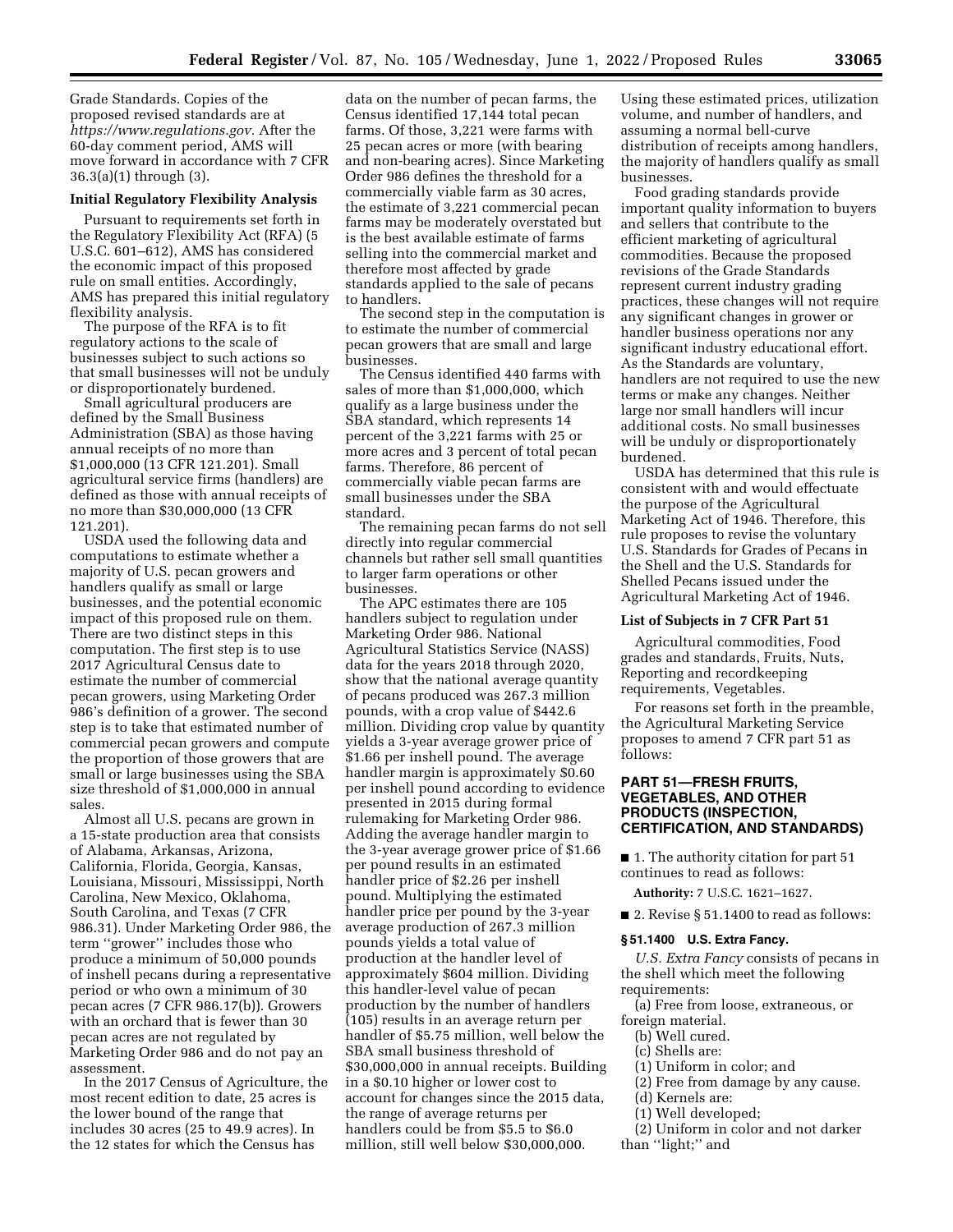- (3) Free from damage by any cause. (e) For tolerances see § 51.1406.
- 3. Revise § 51.1401 to read as follows:

# **§ 51.1401 U.S. Fancy.**

*U.S. Fancy* consists of pecans in the shell which meet the following requirements:

(a) Free from loose, extraneous, or foreign material.

- (b) Well cured.
- (c) Shells are:
- (1) Uniform in color; and

(2) Free from damage by any cause.

- (d) Kernels are:
- (1) Fairly well developed;
- (2) Uniform in color;

(3) Not darker than ''light amber,'' unless specified to a lighter color classification; and

(4) Free from damage by any cause.

(e) For tolerances see § 51.1406.

■ 4. Remove the undesignated center

heading preceding § 51.1402. ■ 5. Revise § 51.1402 to read as follows:

## **§ 51.1402 U.S. Choice.**

*U.S. Choice* consists of pecans in the shell which meet the following requirements:

(a) Free from loose, extraneous, or foreign material.

- (b) Well cured.
- (c) Shells are:
- (1) Fairly uniform in color; and

(2) Free from serious damage by any cause.

(d) Kernels are:

(1) Not poorly developed;

(2) Fairly uniform in color;

(3) Not darker than ''amber,'' unless specified to a lighter color classification; and

(4) Free from serious damage by any cause.

- (e) For tolerances see § 51.1406.
- 6. Remove the undesignated center

heading preceding § 51.1403.  $\blacksquare$  7. Revise § 51.1403 to read as follows:

#### **§ 51.1403 U.S. Standard.**

*U.S. Standard* consists of pecans in the shell which meet the following requirements:

(a) Free from loose, extraneous, or foreign material;

(b) Well cured;

(c) No requirement for fullness of kernel;

## TABLE 1 TO § 51.1404

(d) No requirement for uniformity of color of shells or kernels;

(e) May contain kernels that are ''dark amber'' or darker, unless specified to a lighter color classification; and

(f) Increased tolerances for defects see § 51.1406.

■ 8. Revise the undesignated center heading preceding § 51.1404 to read as follows:

#### *Size Classification*

■ 9. Revise § 51.1404 to read as follows:

#### **§ 51.1404 Size classification.**

Size of pecans may be specified in connection with the grade in accordance with one of the following classifications. To meet the requirements for any one of the classifications in Table 1 to this section, the lot must conform to both the specified number of nuts per pound and the weight of the 10 smallest nuts per 100-nut sample.

| Size classification | Number of nuts per<br>pound | Minimum weight of the 10 smallest nuts per<br>100-nut sample                                                              |
|---------------------|-----------------------------|---------------------------------------------------------------------------------------------------------------------------|
|                     | $\vert$ 101 more            | In each classification, the 10 smallest nuts per 100 must weigh at least 7% of the total<br>weight of the 100 nut-sample. |

■ 10. Revise the undesignated center heading preceding § 51.1405 to read as follows:

*Kernel Color Classification* 

■ 11. Revise § 51.1405 to read as follows:

## **§ 51.1405 Kernel color classification.**

(a) The skin color of the pecan kernels may be described in terms of the color classifications provided in this section. When the color of kernels in a lot generally conforms to the ''light'' or ''light amber'' classification, the color classification may be used to describe the lot in connection with the grade.

(1) *Light* means that the kernel is mostly golden color or lighter, with not more than 25 percent of the surface darker than golden, and none of the surface darker than light brown.

(2) *Light amber* means that more than 25 percent of the kernel is light brown, with not more than 25 percent of the surface darker than light brown, none of which is darker than medium brown.

(3) *Amber* means that more than 25 percent of the kernel is medium brown, with not more than 25 percent of the surface darker than medium brown, none of which is darker than dark brown (very dark brown or blackishbrown discoloration).

(4) *Dark amber* means that more than 25 percent of the kernel is dark brown, with not more than 25 percent of the surface darker than dark brown (very dark brown or blackish-brown discoloration).

(b) U.S. Department of Agriculture kernel color standards, PEC–MC–1, illustrate the color intensities implied by the terms "golden," "light brown," ''medium brown,'' and ''dark brown'' referred to in paragraph (a) of this section. The color standards are available at *[https://www.ams.usda.gov/](https://www.ams.usda.gov/grades-standards)  [grades-standards.](https://www.ams.usda.gov/grades-standards)* 

■ 12. Revise the undesignated center heading preceding § 51.1406 to read as follows:

#### *Tolerances*

■ 13. Revise § 51.1406 to read as follows:

#### **§ 51.1406 Tolerances.**

In order to allow for variations incident to proper grading and handling in each of the foregoing grades, the following tolerances are provided as specified:

(a) *U.S. Extra Fancy, U.S. Fancy, and U.S. Choice grades*—(1) *For shell defects, by count.* 5 percent for pecans with damaged shells, including therein not more than 2 percent for shells which are seriously damaged.

(2) *For kernel defects, by count.* 12 percent for pecans with kernels which fail to meet the requirements for the grade or any specified color classification, including therein not more than 7 percent for kernels which are seriously damaged: *Provided,* That not more than 6 percent shall be allowed for kernels which are rancid, moldy, decayed, or injured by insects: *Provided further,* That included in this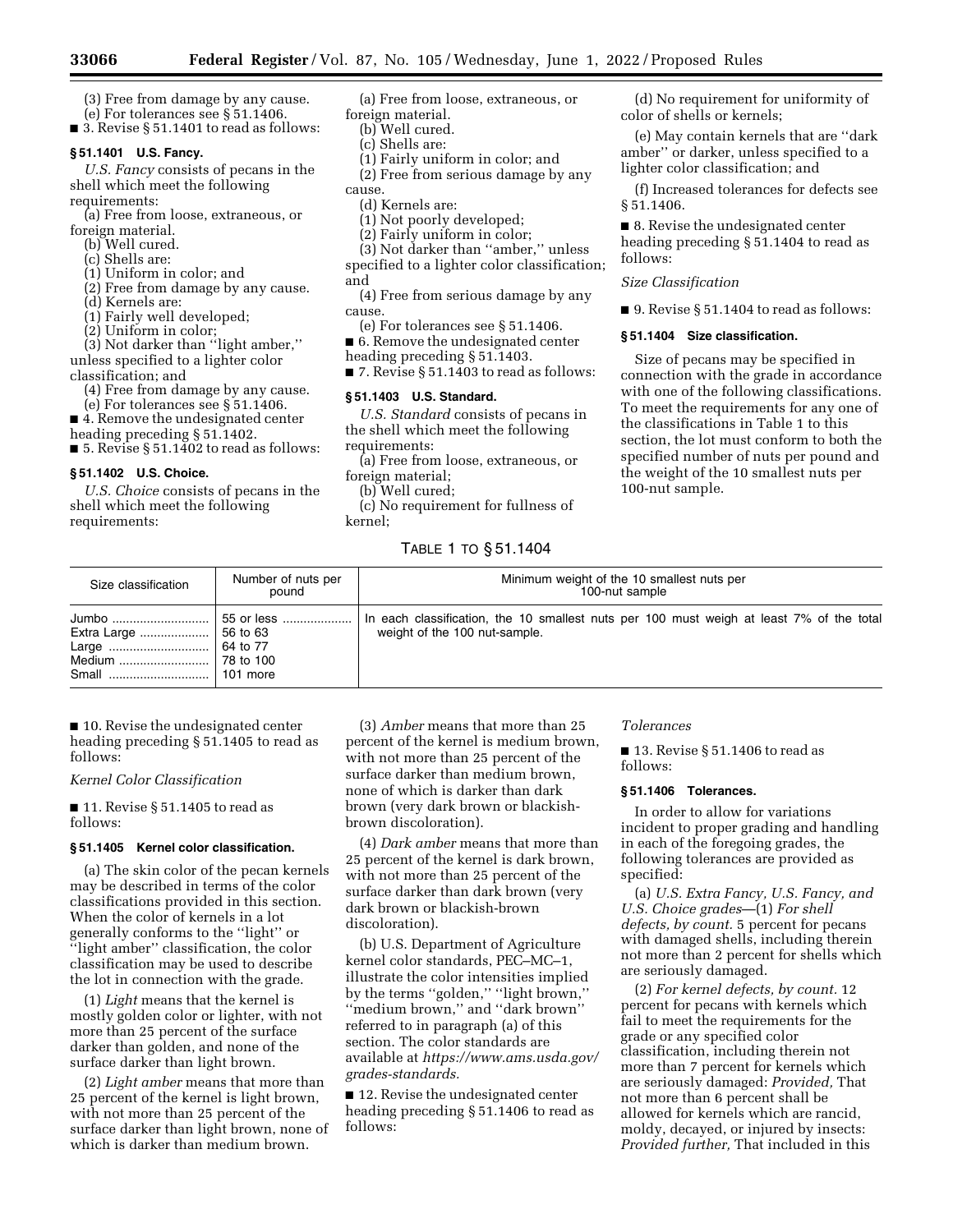6 percent tolerance not more than 0.5 percent (one-half of 1 percent) shall be allowed for pecans with live insects inside the shell.

(3) *For loose, extraneous, or foreign material, by weight.* 0.5 percent (onehalf of 1 percent).

(b) *U.S. Standard grade*—(1) *For shell defects, by count.* 10 percent for pecans with damaged shells, including therein not more than 3 percent for shells which are seriously damaged.

(2) *For kernel defects, by count.* 30 percent for pecans with kernels which fail to meet the requirements for the U.S. Extra Fancy, U.S. Fancy, or U.S. Choice grades, including therein not more than 10 percent for kernels which are seriously damaged: *Provided,* That not more than 7 percent shall be allowed for kernels which are rancid, moldy, decayed, or injured by insects: *Provided further,* That included in this 7 percent tolerance not more than 0.5 percent (one-half of 1 percent) shall be allowed for pecans with live insects inside the shell.

(3) *For loose, extraneous, or foreign material, by weight.* 0.5 percent (onehalf of 1 percent).

■ 14. Revise the undesignated center heading preceding § 51.1407 to read as follows:

*Application of Tolerances* 

■ 15. Revise § 51.1407 to read as follows:

#### **§ 51.1407 Application of tolerances.**

Individual 100-count samples shall have mot more than one and one-half times a specified tolerance of 5 percent or more and not more than double a tolerance of less than 5 percent, except that at least one pecan which is seriously damaged by live insects inside the shell is permitted: *Provided,* That the averages for the entire lot are within the tolerances specified for the grade.

■ 16. Add an undesignated center heading preceding § 51.1408 to read as follows:

*Sample for Grade or Size Determination* 

■ 17. Revise § 51.1408 to read as follows:

## **§ 51.1408 Sample for grade or size determination.**

Each sample shall consist of 100 pecans. The individual sample shall be drawn at random from a sufficient number of packages to form a 100-count composite sample. The number of such individual 100-count samples drawn for grade or size determination will vary with the size of the lot. When practicable, at point of packaging the sample may be obtained from the

grading belt after sorting has been completed.

■ 18. Add an undesignated center heading preceding § 51.1409 to read as follows:

#### *Definitions*

■ 19. Revise § 51.1409 to read as follows:

#### **§ 51.1409 Loose extraneous or foreign material.**

*Loose extraneous or foreign material*  means loose hulls, empty broken shells, rocks, wood, glass, plastic, or any substance other than pecans in the shell or pecan kernels.

 $\overline{20}$ . Revise § 51.1410 to read as follows:

## **§ 51.1410 Well cured.**

*Well cured* means the kernel separates freely from the shell, breaks cleanly when bent without splintering, shattering, or loosening the skin; and the kernel appears to be in good shipping or storage condition as to moisture content.

■ 21. Revise § 51.1411 to read as follows:

## **§ 51.1411 Well developed.**

*Well developed* means that the kernel is full-meated throughout its width and length.

 $\blacksquare$  22. Revise § 51.1412 to read as follows:

## **§ 51.1412 Fairly well developed.**

*Fairly well developed* means that the kernel is full-meated in over 50 percent of its width and length.

■ 23. Revise § 51.1413 to read as follows:

#### **§ 51.1413 Poorly developed.**

*Poorly developed* means that the kernel is full-meated in less than 25 percent of its width and length.  $\blacksquare$  24. Revise § 51.1414 to read as follows:

#### **§ 51.1414 Uniform in color.**

*Uniform in color* means that the shells do not show sufficient variation in color to detract from the general appearance of the lot and that 95 percent or more of the kernels in the lot have skin color within the range of one or two color classifications.

■ 25. Revise § 51.1415 to read as follows:

#### **§ 51.1415 Fairly uniform in color.**

*Fairly uniform in color* means that the shells do not show sufficient variation in color to materially detract from the general appearance of the lot and that 85 percent or more of the kernels in the lot have skin color within the range of one or two color classifications.

■ 26. Remove the undesignated center heading preceding § 51.1416. ■ 27. Revise § 51.1416 to read as follows:

## **§ 51.1416 Damage.**

*Damage* means any specific defect described in this section; or an equally objectionable variation of any one of these defects, or any other defect, or any combination of defects, which materially detracts from the appearance or the edible or marketing quality of the individual pecan or the general appearance of the pecans in the lot. The following defects shall be considered as damage:

(a) Adhering hull material or dark stains affecting an aggregate of more than 5 percent of the surface of the individual shell;

(b) Adhering material from inside the shell when firmly attached to more than one-third of the outer surface of the kernel and contrasting in color with the skin of the kernel;

(c) Broken shells when any portion of the shell is missing;

(d) Internal flesh discoloration of a medium shade of gray or brown extending more than one-fourth inch (6 mm) lengthwise beneath the center ridge, or any equally objectionable amount in other portions of the kernel; or lesser areas of dark discoloration affecting the appearance to an equal or greater extent;

(e) Kernels which are dark amber in color;

(f) Kernels which are not well cured; (g) Kernel spots when more than one

dark spot is present on either half of the kernel, or when any such spot is more than one-eighth inch (3 mm) in greatest dimension;

(h) Poorly developed kernels;

(i) Shriveling when the surface of the kernel is very conspicuously wrinkled; and

(j) Split or cracked shells when the shell is spread apart or will spread upon application of slight pressure.  $\blacksquare$  28. Add § 51.1417 to read as follows:

# **§ 51.1417 Serious damage.**

*Serious damage* means any specific defect described in this section; or an equally objectionable variation of any one of these defects, or any other defect, or any combination of defects, which seriously detracts from the appearance or the edible or marketing quality of the individual pecan. The following defects shall be considered as serious damage:

(a) Adhering hull material or dark stains affecting an aggregate of more than 20 percent of the individual shell;

(b) Broken shells when the missing portion of shell is greater in area than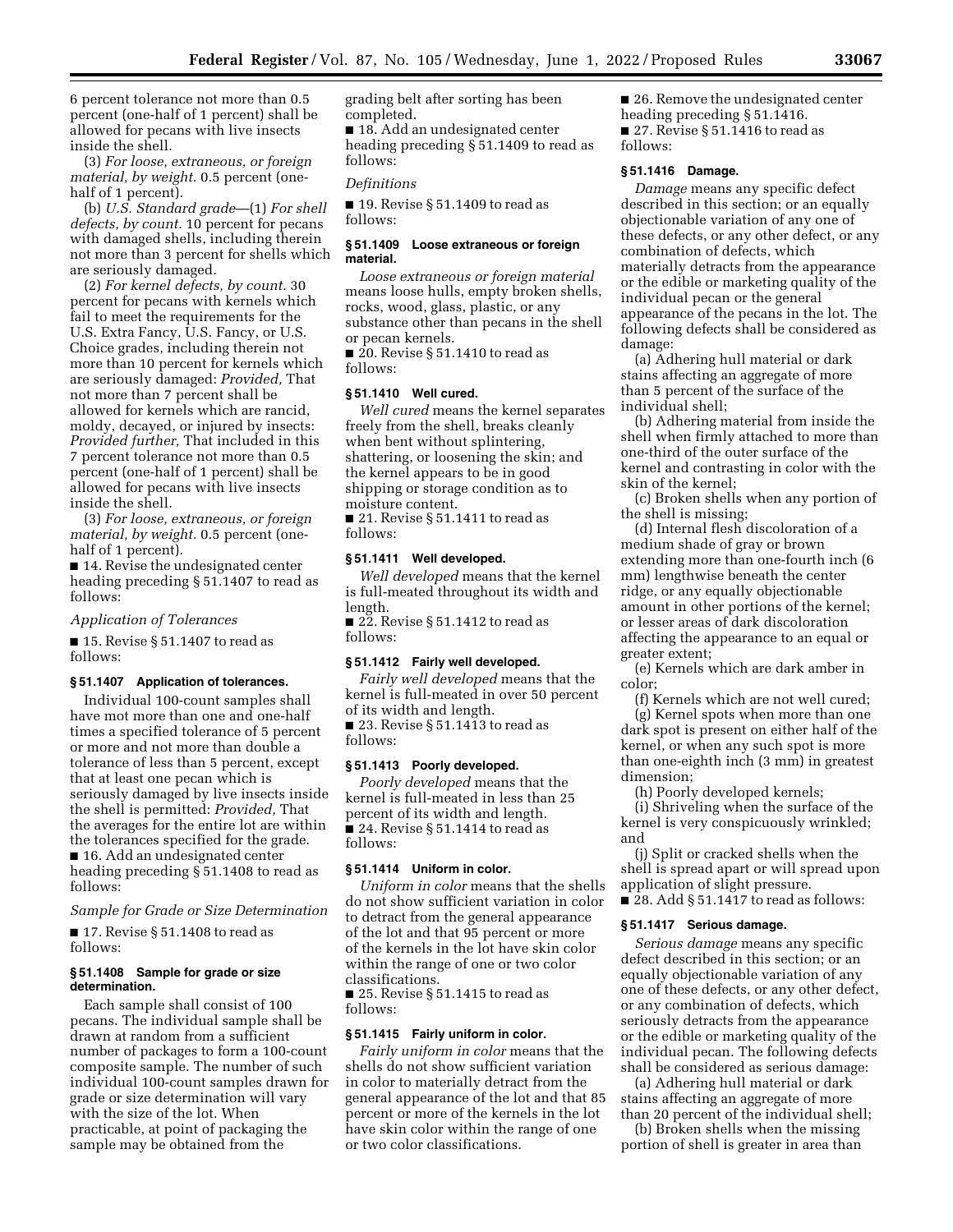a circle one-fourth inch (6 mm) in diameter;

(c) Dark discoloration of the skin which is darker than dark amber over more than 25 percent of the surface of the kernel;

(d) Decay affecting any portion of the kernel;

(e) Insects, web, frass, or the kernel shows distinct evidence of insect feeding on the kernel;

(f) Internal flesh discoloration of a dark shade extending more than onethird the length of the kernel beneath the ridge, or an equally objectionable amount of dark discoloration in other portions of the kernel;

(g) Kernel spots when more than three dark spots on either half of the kernel, or when any spot or the aggregate of two or more spots on one of the halves of the kernel affects more than 10 percent of the surface;

(h) Mold, on the surface or inside the kernel, which is plainly visible without magnification;

(i) Rancidity when the kernel is distinctly rancid to the taste. Staleness of flavor shall not be classed as rancidity;

(j) Undeveloped kernels having practically no food value, or which are blank (complete shell containing no kernel); and

(k) Worm holes when penetrating the shell.

 $\blacksquare$  29. Add § 51.1418 to read as follows:

## **§ 51.1418 Inedible kernels.**

*Inedible kernels* means that the kernel or pieces of kernels are rancid, moldy, decayed, injured by insects or otherwise unsuitable for human consumption.  $\blacksquare$  30. Add § 51.1419 to read as follows:

#### **§ 51.1419 Rancidity.**

*Rancidity* refers to the tendency of the oil in a pecan kernel to become tainted as a result of oxidation or hydrolysis. While there is no definitive measure to determine rancidity, the tendency of the kernel to become rancid can be evaluated by testing the kernel's peroxide and free fatty acid values. Peroxide values should be less than 5 mEq/kg and free fatty acid should be less than 1%.

 $\blacksquare$  31. Add § 51.1420 to read as follows:

#### **§ 51.1420 Kernel moisture content.**

Moisture content shall be no more than 6%, unless otherwise specified.  $\blacksquare$  32. Revise § 51.1430 to read as follows:

# **§ 51.1430 U.S. Extra Fancy.**

*U.S. Extra Fancy* consists of pecan half-kernels which meet the following requirements:

(a) *For quality.* (1) Well dried;

(2) Well developed;

(3) Uniform in color;

(4) Not darker than ''light;''

(5) Free from damage by any cause; and

(6) Comply with tolerances for defects (see § 51.1437).

(b) *For size.* (1) Uniform in size; and (2) Conform to size classification or count specified.

■ 33. Revise § 51.1431 to read as follows:

#### **§ 51.1431 U.S. Fancy.**

*U.S. Fancy* consists of pecan halfkernels which meet the following requirements:

(a) *For quality.* (1) Well dried;

(2) Fairly well developed;

(3) Uniform in color;

(4) Not darker than ''light amber,'' unless specified to a lighter color classification;

(5) Free from damage by any cause;

and

(6) Comply with tolerances for defects (see § 51.1437).

(b) *For size.* (1) Uniform in size; and (2) Conform to size classification or count specified.

■ 34. Revise § 51.1432 to read as follows:

#### **§ 51.1432. U.S. Choice.**

*U.S. Choice* consists of pecan halfkernels which meet the following requirements:

(a) *For quality.* (1) Well dried;

(2) Not poorly developed;

(3) Fairly uniform in color;

(4) Not darker than ''amber,'' unless specified to a lighter color classification;

(5) Free from serious damage by any cause; and

(6) Comply with tolerances for defects (see § 51.1437).

(b) *For size.* (1) Fairly uniform in size; and

(2) Conform to size classification or count specified.

■ 35. Revise § 51.1433 to read as follows:

#### **§ 51.1433 U.S. Standard.**

*U.S. Standard* consists of pecan halfkernels which meet the following requirements:

(a) *For quality.* (1) Well dried; (2) No requirement for fullness of kernel;

(3) No requirement for uniformity of kernel;

(4) May contain kernels ''dark amber'' or darker, unless specified to a lighter color classification; and

(5) Increased tolerances for defects (see § 51.1437).

(b) *For size.* (1) No uniformity in size; and

(2) Conform to size classification or count specified.

■ 36. Add an undesignated center heading preceding § 51.1434 to read as follows:

#### *Color Classifications*

■ 37. Revise § 51.1434 to read as follows:

#### **§ 51.1434 Color classification.**

(a) The skin color of pecan kernels may be described in terms of the color classifications provided in this section. When the color of kernels in a lot generally conforms to ''light'' or ''light amber'' classification, that color classification may be used to describe the lot in connection with the grade.

(1) *Light* means that the kernel is mostly golden color or lighter, with not more than 25 percent of the surface darker than golden, and none of the surface darker than light brown.

(2) *Light amber* means that the kernel has more than 25 percent of the surface light brown, but not more than 25 percent of surface darker than light brown, and none of the surface darker than medium brown.

(3) *Amber* means that the kernel has more than 25 percent of the surface medium brown, but not more than 25 percent of surface darker than medium brown, and none of the surface darker than dark brown (very dark brown or blackish-brown discoloration).

(4) *Dark amber* means that the kernel has more than 25 percent of the surface dark brown, but not more than 25 percent of surface darker than dark brown (very dark brown or blackishbrown discoloration).

(b) U.S. Department of Agriculture kernel color standards, PEC–MC–1, illustrate the color intensities implied by the terms ''golden,'' ''light brown,'' ''medium brown,'' and ''dark brown'' referred to in paragraph (a) of this section. The color standards are available at *[https://www.ams.usda.gov/](https://www.ams.usda.gov/grades-standards)  [grades-standards.](https://www.ams.usda.gov/grades-standards)* 

■ 38. Add an undesignated center heading preceding § 51.1435 to read as follows:

#### *Size Classifications*

■ 39. Revise § 51.1435 to read as follows:

#### **§ 51.1435 Size classification for halves.**

The size of pecan halves in a lot may be specified in accordance with one of the size classifications shown in Table 1 to this section.

(a) *Basis of weight.* The number of halves per pound shall be based upon the weight of half-kernels after all pieces, meal and flour, shell, center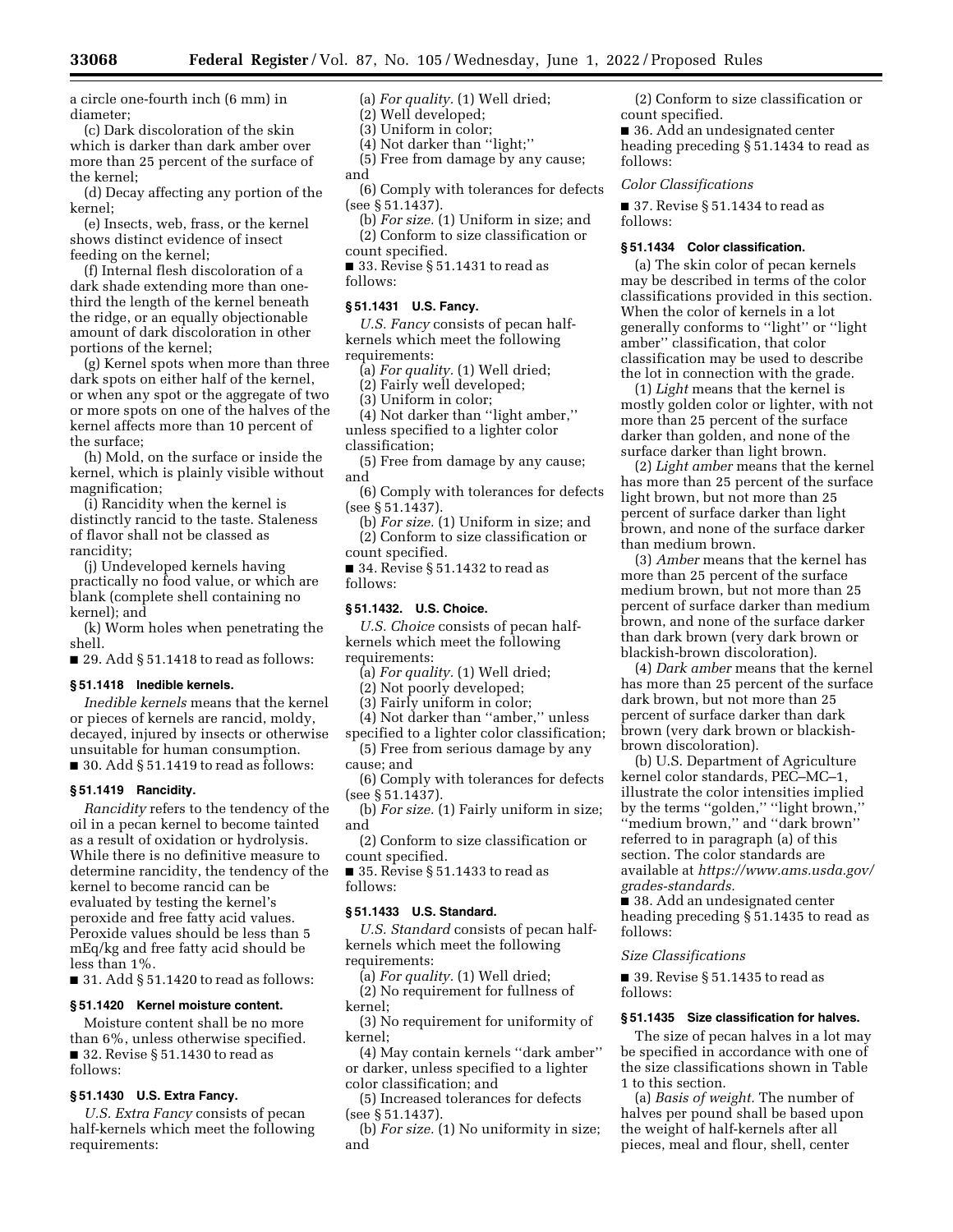wall, and foreign material have been removed.

(b) *Size specifications.* In lieu of the size classifications in Table 1 to this section, the size of pecan halves in a lot may be specified in terms of the number of halves or a range of number of halves per pound. For example, ''400'' or ''600– 700.''

(c) *Tolerance for count per pound.* In order to allow for variations incident to proper sizing, a tolerance shall be permitted as follows:

(1) When an exact number of halves per pound is specified, the actual count per pound may vary not more than 5 percent from the specified number; and

(2) When any size classification shown in Table 1 to this section or a range in count per pound is specified, no tolerance shall be allowed for counts outside of the specified range.

(d) *Tolerances for pieces, meal, and flour*—(1) *For U.S. Extra Fancy halves.*  In order to allow for variations incident to proper sizing and handling, not more than 5 percent, by weight, of any lot may consist of pieces, meal, and flour: *Provided,* That included in this amount, not more than 3 percent, shall be allowed for portions less than one-half of a complete half-kernel, including not more than 1 percent for meal and flour.

(2) *For U.S. Fancy halves.* In order to allow for variations incident to proper sizing and handling, not more than 15 percent, by weight, of any lot may

consist of pieces, meal, and flour: *Provided,* That not more than one-third of this amount, or 5 percent, shall be allowed for portions less than one-half of a complete half-kernel, including not more than 1 percent for meal and flour.

(3) *For all other halves.* In order to allow for variations incident to proper sizing and handling, not more than 20 percent, by weight, of any lot may consist of pieces, meal, and flour: *Provided,* That not more than onequarter of this amount, or 5 percent, shall be allowed for portions less than one-half of a complete half-kernel, including not more than 1 percent for meal and flour.

# TABLE 1 TO § 51.1435

| Size classification                                                                                                                                                                                                                | Number of halves |
|------------------------------------------------------------------------------------------------------------------------------------------------------------------------------------------------------------------------------------|------------------|
| for halves                                                                                                                                                                                                                         | per pound        |
| Mammoth                                                                                                                                                                                                                            | 250 or less.     |
| Junior Mammoth                                                                                                                                                                                                                     | 251 to 350.      |
| $\mathsf{I}$ umbo alian di sebagai sebagai sebagai sebagai sebagai sebagai sebagai sebagai sebagai sebagai sebagai sebagai sebagai sebagai sebagai sebagai sebagai sebagai sebagai sebagai sebagai sebagai sebagai sebagai sebagai | 351 to 450.      |
|                                                                                                                                                                                                                                    | 451 to 550.      |
|                                                                                                                                                                                                                                    | 551 to 650.      |
|                                                                                                                                                                                                                                    | 651 to 750.      |
| King Topper                                                                                                                                                                                                                        | 751 more.        |

■ 40. Remove the undesignated center heading preceding § 51.1436.  $\blacksquare$  41. Revise § 51.1436 to read as follows:

## **§ 51.1436 Size classification for pieces.**

The size of pecan pieces in a lot may be specified in accordance with one of the size classifications shown in Table

## TABLE 1 TO § 51.1436

1 to this section. Sizes are measured using a round-hole screen.

(a) *Size specifications.* In lieu of the size classifications in Table 1 to this section, the size of pieces in a lot may be specified in terms of minimum diameter, or as a range described in terms of minimum and maximum diameters expressed in sixteenths or sixty-fourths of an inch.

(b) *Tolerances for size of pieces.* In order to allow for variations incident to proper sizing, tolerances are provided for pieces in a lot which fail to meet the requirements of any size specified. The tolerances, by weight, are as follows:

(1) *For U.S. Extra Fancy and Fancy pieces.* Not more than 15 percent of the lot may fall outside of the size range in Table 1 to this section. Further, not more than 1 percent of the pieces may pass through an eight sixty-fourths of an inch round hole screen.

(2) *For U.S. Choice pieces.* Not more than 20 percent of the lot may fall outside of the size range in Table 1 to this section. Further, not more than 2 percent of the pieces may pass through an eight sixty-fourths of an inch round hole screen.

(3) *For U.S. Standard pieces.* Not more than 25 percent of the lot may fall outside of the size range in Table 1 to this section. Further, not more than 2 percent of the pieces may pass through an eight sixty-fourths of an inch round hole screen.

| Size classification | Maximum diameter<br>(will pass through round opening<br>of the following diameter) | Minimum diameter<br>(will not pass through round opening)<br>of the following diameter)             |
|---------------------|------------------------------------------------------------------------------------|-----------------------------------------------------------------------------------------------------|
|                     |                                                                                    | 32/64 inch.<br>24/64 inch.<br>20/64 inch.<br>16/64 inch.<br>12/64 inch.<br>8/64 inch.<br>4/64 inch. |

■ 42. Revise the undesignated center heading preceding § 51.1437 to read as follows:

*Tolerances for Defects* 

■ 43. Revise § 51.1437 to read as follows:

#### **§ 51.1437 Tolerances for defects.**

In order to allow for variations incident to proper grading and handling in each of the foregoing grades, the following tolerances, by weight, are provided as specified:

(a) U.S. Extra Fancy grade. (1) No foreign material;

(2) 0.01 percent for shell, and center wall;

(3) Zero tolerance is provided for pecan weevil;

(4) 3 percent for portions of kernels which are ''dark amber'' or darker color; and

(5) 3 percent for portions of kernels which fail to meet the remaining requirements of the grade, including therein not more than 0.50 percent for defects causing serious damage: *Provided,* That any unused portion of this tolerance may be applied to increase the tolerance for kernels which are ''dark amber'' or darker color, or

darker than any specified lighter color classification.

(b) U.S. Fancy grade. (1) No foreign material;

(2) 0.01 percent for shell and center wall;

(3) No more than 2 pecan weevil larvae per 30-pounds of product;

(4) 5 percent for portions of kernels which are ''dark amber'' or darker color, or darker than any specified lighter color classification, but which are not otherwise defective; and

(5) 5 percent for portions of kernels which fail to meet the remaining requirements of the grade, including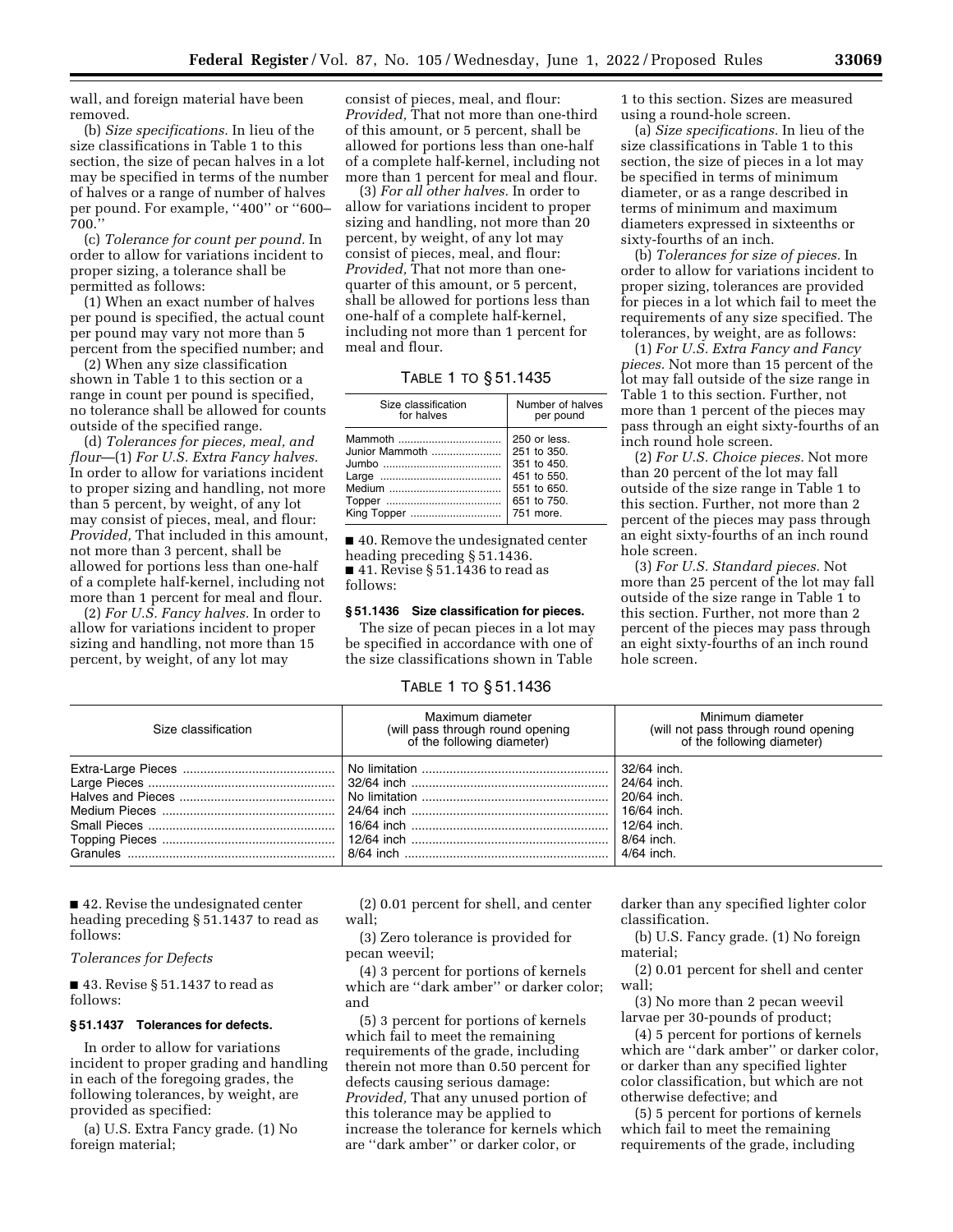therein not more than 0.50 percent for defects causing serious damage: *Provided,* That any unused portion of this tolerance may be applied to increase the tolerance for kernels which are ''dark amber'' or darker color, or darker than any specified lighter color classification.

(c) U.S. Choice grade. (1) No foreign material;

(2) 0.01 percent for shell and center wall;

(3) No more than 5 pecan weevil larvae per 30-pounds of product;

(4) 15 percent for portions of kernels which are ''dark amber'' or darker color, or darker than any specified lighter color classification, but which are not otherwise defective; and

(5) 8 percent for portions of kernels which fail to meet the remaining requirements of the grade, including therein not more than 1 percent for defects causing serious damage.

(d) U.S. Standard grade. (1) No foreign material;

(2) 0.01 percent for shell and center wall;

(3) No limit on the number of pecan weevil larvae per 30 pounds of product;

(4) 25 percent for portions of kernels which are ''dark amber'' or darker color, or darker than any specified lighter color classification, but which are not otherwise defective; and

(5) 15 percent for portions of kernels which fail to meet the remaining requirements of the grade, including therein not more than 1 percent for defects causing serious damage.

■ 44. Add an undesignated center heading preceding § 51.1438 to read as follows:

#### *Application of Standards*

■ 45. Revise § 51.1438 to read as follows:

#### **§ 51.1438 Application of standards.**

The grade of a lot of shelled pecans shall be determined on the basis of a composite sample drawn at random from containers in various locations in the lot. However, any identifiable container or number of containers in which the pecans are obviously of a quality or size materially different from that in the majority of containers, shall be considered as a separate lot, and shall be sampled and graded separately. ■ 46. Revise the undesignated center

heading preceding § 51.1439 to read as follows:

#### *Definitions*

■ 47. Revise § 51.1439 to read as follows:

## **§ 51.1439 Half-kernel.**

(a) For Extra Fancy halves, a *halfkernel* means one of the separated halves of an entire pecan kernel with not more than one-eighth of its original volume missing, exclusive of the portion which formerly connected the two halves of the kernel.

(b) For all other halves, a *half-kernel*  means one of the separated halves of an entire pecan kernel with not more than one-quarter of its original volume missing, exclusive of the portion which formerly connected the two halves of the kernel.

■ 48. Remove the undesignated center heading preceding § 51.1440.  $\blacksquare$  49. Revise § 51.1440 to read as follows:

#### **§ 51.1440 Piece.**

*Piece* means a portion of a kernel which is less than seven-eighths of a half-kernel, but which will not pass through a round opening four sixtyfourths of an inch in diameter. ■ 50. Remove the undesignated center heading preceding § 51.1441. ■ 51. Revise § 51.1441 to read as follows:

#### **§ 51.1441 Meal and flour.**

*Meal and flour* means fragments of kernels which will pass through a round opening four sixty-fourths of an inch in diameter.

■ 52. Revise § 51.1442 to read as follows:

#### **§ 51.1442 Well dried.**

*Well dried* means that the portion of kernel is firm and crisp, not pliable, or leathery. Moisture should be no more than 4.5%, unless otherwise specified. ■ 53. Revise § 51.1443 to read as follows:

#### **§ 51.1443 Well developed.**

*Well developed* means that the kernel is full-meated through its width and length.

 $\blacksquare$  54. Revise § 51.1444 to read as follows:

#### **§ 51.1444 Fairly well developed.**

*Fairly well developed* means that the kernel is full-meated in over 50 percent of its width and length.

■ 55. Revise § 51.1445 to read as follows:

## **§ 51.1445 Poorly developed.**

*Poorly developed* means that the kernel is full-meated in less than 25 percent of its width and length.  $\overline{\bullet}$  56. Revise § 51.1446 to read as follows:

#### **§ 51.1446 Uniform in color.**

*Uniform in color* means that 95 percent or more of the kernels in the lot have skin color within the range of one or two color classifications. ■ 57. Revise § 51.1447 to read as follows:

## **§ 51.1447 Fairly uniform in color.**

*Fairly uniform in color* means that 85 percent or more of the kernels in the lot have skin color within the range of one or two color classifications.

■ 58. Revise § 51.1448 to read as follows:

## **§ 51.1448 Uniform in size.**

*Uniform in size* means that, in a representative sample of 100 halves, the 10 smallest halves weigh not less than 25 percent as much as the 10 largest halves.

■ 59. Revise § 51.1449 to read as follows:

#### **§ 51.1449 Fairly uniform in size.**

*Fairly uniform in size* means that, in a representative sample of 100 halves, the 10 smallest halves weigh not less than one-half as much as the 10 largest halves.

■ 60. Revise § 51.1450 to read as follows:

#### **§ 51.1450 Foreign material.**

*Foreign material* includes rocks, wood, glass, plastic, insects, or any similar material. It does not include hard shell, center wall, or pecan weevil larvae.

■ 61. Remove the undesignated center

heading preceding § 51.1451.  $\blacksquare$  62. Revise § 51.1451 to read as follows:

#### **§ 51.1451 Damage.**

*Damage* means any specific defect described in this section; or an equally objectionable variation of any one of these defects, or any other defect, or any combination of defects, which materially detracts from the appearance or the edible or marketing quality of the individual portion of the kernel or of the lot as a whole. The following defects shall be considered as damage:

(a) Adhering material from inside the shell when attached to more than onefourth of the surface on one side of the half-kernel or piece;

(b) Dust or dirt adhering to the kernel when conspicuous;

(c) Internal flesh discoloration of a medium shade of gray or brown extending more than one-fourth the length of the half-kernel or piece, or lesser areas of dark discoloration affecting the appearance to an equal or greater extent;

(d) Kernel which is not well dried; (e) Kernel which is ''dark amber'' or darker color;

(f) Kernel having more than one dark kernel spot, or one dark kernel spot